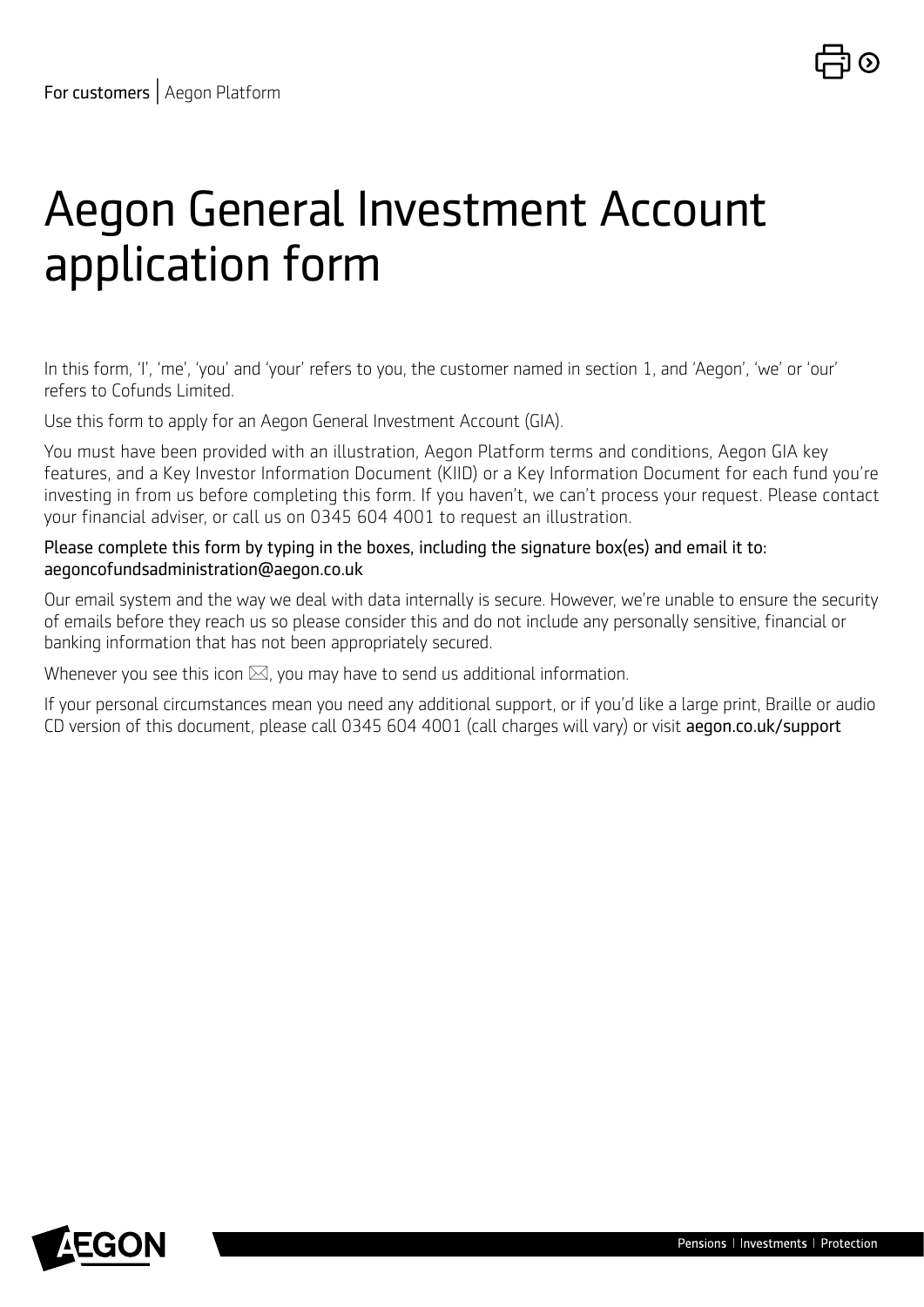## 1. Customer details

|               | Illustration reference                                                                                                           |     | Permanent residential address                                                                                                                                          |
|---------------|----------------------------------------------------------------------------------------------------------------------------------|-----|------------------------------------------------------------------------------------------------------------------------------------------------------------------------|
|               |                                                                                                                                  |     |                                                                                                                                                                        |
|               | This must be completed to enable us to process<br>your application - if this is blank it will result in                          |     |                                                                                                                                                                        |
|               | your application being rejected.                                                                                                 |     | Postcode                                                                                                                                                               |
| 1.1           | Mr / Mrs / Miss / Ms / Other - please specify                                                                                    |     | Email address                                                                                                                                                          |
|               |                                                                                                                                  |     |                                                                                                                                                                        |
|               | Full forename(s)                                                                                                                 |     | We'll use your email address to contact you                                                                                                                            |
|               | Surname                                                                                                                          |     | about your plan. We might also use it to keep<br>you informed about our products and services<br>but only where you've consented to this.                              |
|               |                                                                                                                                  |     | Gender                                                                                                                                                                 |
|               | Date of birth                                                                                                                    |     | Female<br>Male                                                                                                                                                         |
|               | M<br>$\mathbb{M}$<br>D<br>D                                                                                                      | 1.5 | Did you get advice before completing this                                                                                                                              |
|               | 1.2 For tax purposes, are you resident anywhere<br>other than the UK?<br>No<br>Yes - please download and complete the            |     | form?<br>No<br>Yes<br>Tick this box to confirm that you've had the<br>opportunity to read the Aegon GIA key                                                            |
| 1.3           | Individual self-certification form on our<br>website and attach to this form. $\boxtimes$<br>Are you an existing Aegon customer? |     | features, terms and conditions and fund<br>specific information and/or Key Investor<br>Information Documents (KIIDs) relating to<br>your investment/and Aegon Platform |
|               | Yes - tell us your existing customer number.                                                                                     |     | terms and conditions and illustrations.                                                                                                                                |
|               | $\mathcal{E}$                                                                                                                    | 1.6 | Use this section to specify a unique reference                                                                                                                         |
|               | $No$ – please complete section 1.4.                                                                                              |     | for this account. You can designate an<br>account using alphanumeric characters.                                                                                       |
|               |                                                                                                                                  |     | Designation                                                                                                                                                            |
| customer.     | Only complete 1.4 if you're a new Aegon Platform                                                                                 |     |                                                                                                                                                                        |
| $1.4^{\circ}$ | Please tell us:                                                                                                                  |     | This section is optional. Please ensure the                                                                                                                            |
|               | National Insurance number                                                                                                        |     | reference doesn't make a meaningful word.                                                                                                                              |
|               |                                                                                                                                  | 1.7 | Is this a joint account?                                                                                                                                               |
|               | don't have a National Insurance number                                                                                           |     | Yes                                                                                                                                                                    |
|               | You should be able to find your National Insur-                                                                                  |     | No                                                                                                                                                                     |
|               | ance number on a payslip, from a P45 or P60, or a<br>letter from HM Revenue & Customs (HMRC).                                    |     | Name of joint account. You can give this ac-                                                                                                                           |

count a name that makes it easy for you to identify it.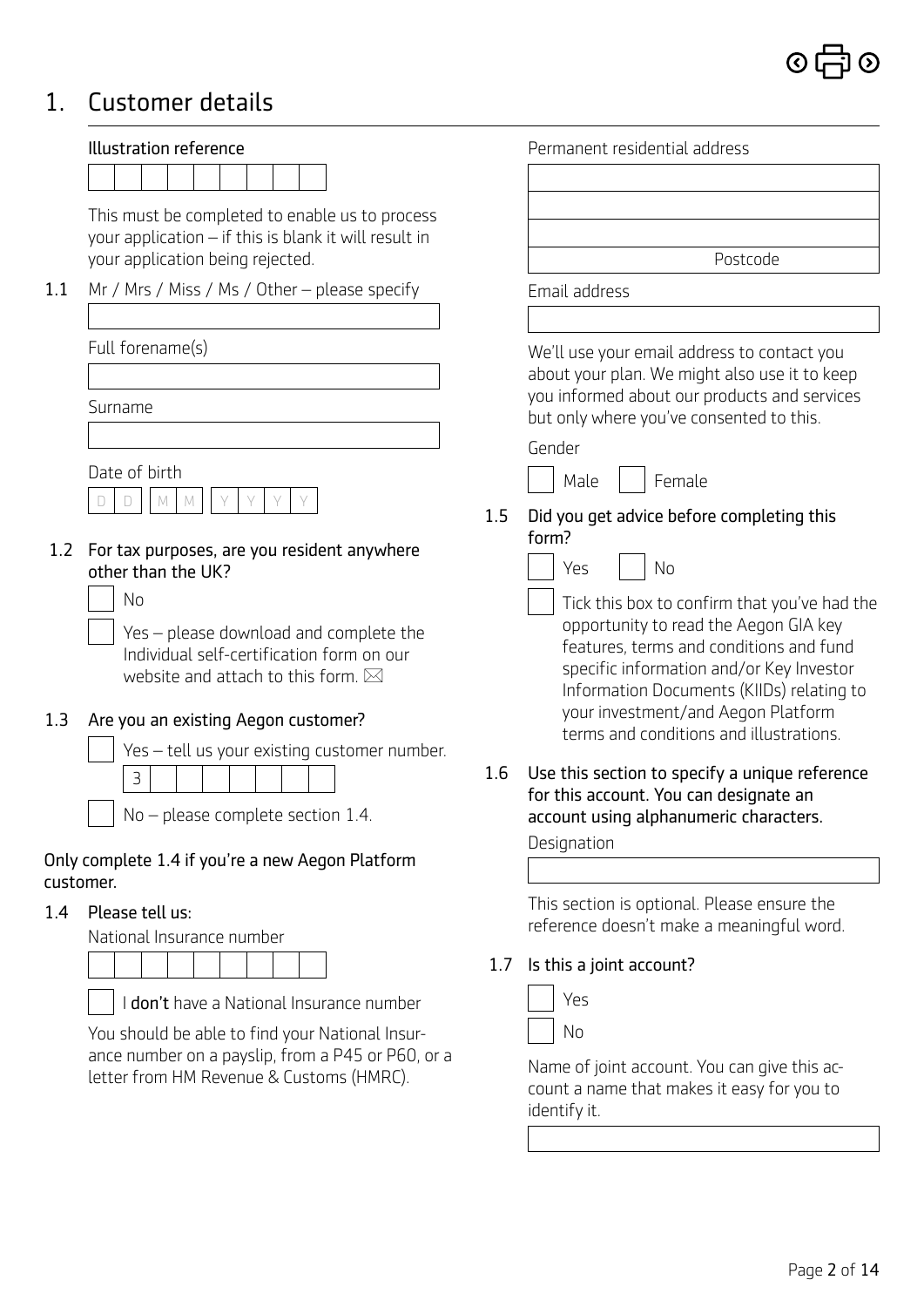## 2. Joint holders

## 2.1 Second joint holder

Mr / Mrs / Miss / Ms / Other – please specify

Full forename(s)

Surname

Date of birth



 For tax purposes, are you resident anywhere other than the UK

No  $\parallel$  Yes – download and complete the Individual self-certification form our website and attach to this form.  $\boxtimes$ 

Are you an existing Aegon customer?

| $\vert$ Yes – tell us your existing customer |
|----------------------------------------------|
| number.                                      |



No – please complete section 2.1.1.

## 2.1.1 Additional details

National Insurance number

I don't have a National Insurance number

You should be able to find your National Insurance number on a payslip, from a P45 or P60, or a

letter from HM Revenue & Customs (HMRC).

Permanent residential address

Postcode

Email address

We'll use your email address to contact you about your plan. We might also use it to keep you informed about our products and services but only where you've consented to this.

|     | Gender                                                                                                                                           |
|-----|--------------------------------------------------------------------------------------------------------------------------------------------------|
|     | Female<br>Male                                                                                                                                   |
|     |                                                                                                                                                  |
| 2.2 | Third joint holder<br>Mr / Mrs / Miss / Ms / Other - please specify                                                                              |
|     |                                                                                                                                                  |
|     | Full forename(s)                                                                                                                                 |
|     |                                                                                                                                                  |
|     | Surname                                                                                                                                          |
|     | Date of birth                                                                                                                                    |
|     | M                                                                                                                                                |
|     | For tax purposes, are you resident anywhere<br>other than the UK                                                                                 |
|     | No<br>Yes - download and complete<br>the Individual self-certification<br>form our website and attach to<br>this form. $\boxtimes$               |
|     | Are you an existing Aegon customer?                                                                                                              |
|     | Yes - tell us your existing customer<br>number.<br>3                                                                                             |
|     |                                                                                                                                                  |
|     | $No$ – please complete section 2.2.1.                                                                                                            |
|     | 2.2.1 Additional details                                                                                                                         |
|     | National Insurance number                                                                                                                        |
|     |                                                                                                                                                  |
|     | I don't have a National Insurance number                                                                                                         |
|     | You should be able to find your National Insur-<br>ance number on a payslip, from a P45 or P60, or<br>a letter from HM Revenue & Customs (HMRC). |
|     | Permanent residential address                                                                                                                    |
|     |                                                                                                                                                  |
|     |                                                                                                                                                  |
|     |                                                                                                                                                  |

Postcode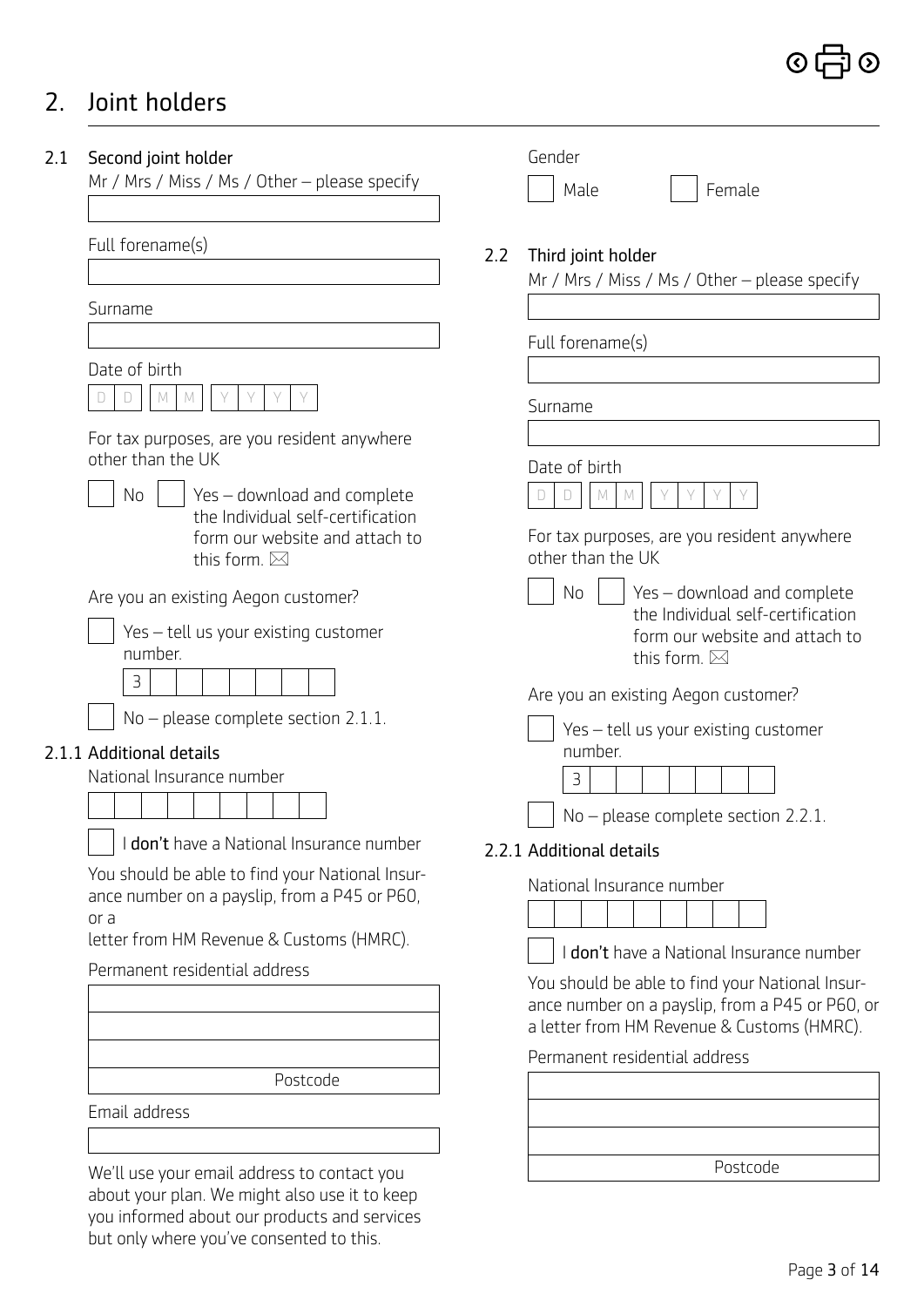## 2. Joint holders – continued

|     | Email address                                                                                                                      | 2.3.1 Additional details                                                                                                                                                                 |
|-----|------------------------------------------------------------------------------------------------------------------------------------|------------------------------------------------------------------------------------------------------------------------------------------------------------------------------------------|
|     |                                                                                                                                    | National Insurance number                                                                                                                                                                |
|     | We'll use your email address to contact you<br>about your plan. We might also use it to keep                                       | I don't have a National Insurance number                                                                                                                                                 |
|     | you informed about our products and services<br>but only where you've consented to this.<br>Gender                                 | You should be able to find your National Insur-<br>ance number on a payslip, from a P45 or P60, or<br>a letter from HM Revenue & Customs (HMRC).                                         |
|     | Male<br>Female                                                                                                                     | Permanent residential address                                                                                                                                                            |
| 2.3 | Fourth joint holder<br>Mr / Mrs / Miss / Ms / Other - please specify                                                               |                                                                                                                                                                                          |
|     | Full forename(s)                                                                                                                   | Postcode                                                                                                                                                                                 |
|     |                                                                                                                                    | Email address                                                                                                                                                                            |
|     | Surname                                                                                                                            |                                                                                                                                                                                          |
|     | Date of birth<br>$\mathbb M$<br>D<br>M<br>D                                                                                        | We'll use your email address to contact you<br>about your plan. We might also use it to keep<br>you informed about our products and services<br>but only where you've consented to this. |
|     | For tax purposes, are you resident anywhere<br>other than the UK                                                                   | Gender<br>Male<br>Female                                                                                                                                                                 |
|     | Yes - download and complete<br>No<br>the Individual self-certification<br>form our website and attach to<br>this form. $\boxtimes$ |                                                                                                                                                                                          |
|     | Are you an existing Aegon customer?                                                                                                |                                                                                                                                                                                          |
|     | Yes - tell us your existing customer<br>number.                                                                                    |                                                                                                                                                                                          |
|     | 3                                                                                                                                  |                                                                                                                                                                                          |
|     | $No$ – please complete section 2.3.1.                                                                                              |                                                                                                                                                                                          |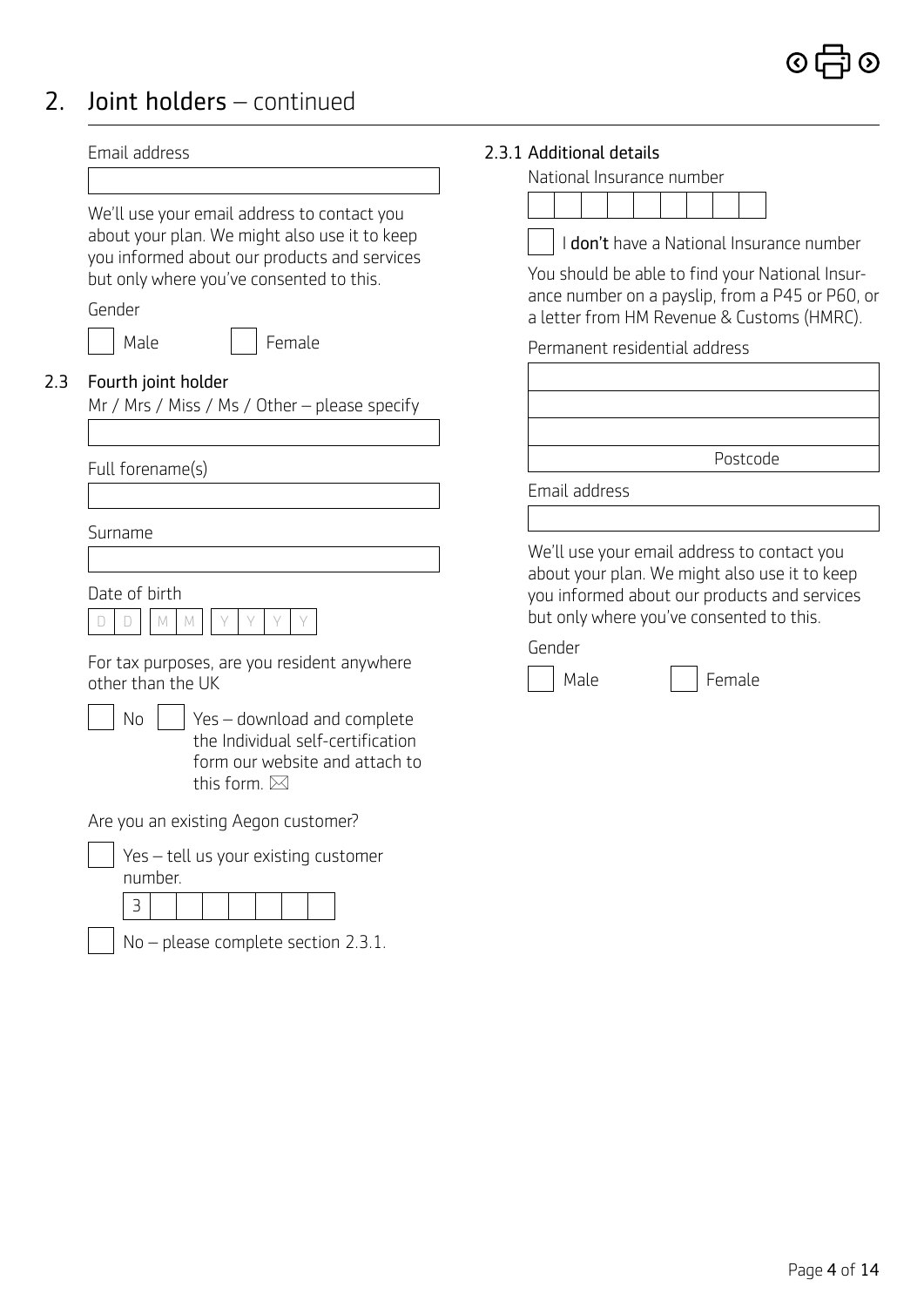## 3. Funding the investment

I will be funding my investment into the Aegon GIA by:

| Cheque                                                                                     | £ |                                                                                                                                                                                                                |  |  |
|--------------------------------------------------------------------------------------------|---|----------------------------------------------------------------------------------------------------------------------------------------------------------------------------------------------------------------|--|--|
| Monthly direct debit                                                                       | £ |                                                                                                                                                                                                                |  |  |
|                                                                                            |   | - please download and complete the Direct Debit Instruction - GIA                                                                                                                                              |  |  |
| Start date                                                                                 |   |                                                                                                                                                                                                                |  |  |
| 2<br>M                                                                                     | 0 |                                                                                                                                                                                                                |  |  |
| first collection will be the month after.                                                  |   | We must receive this form 17 working days before your first chosen date, otherwise your                                                                                                                        |  |  |
| Bank transfer                                                                              | £ |                                                                                                                                                                                                                |  |  |
|                                                                                            |   | For a Bank transfer we'll provide bank details when you receive your illustration from us.                                                                                                                     |  |  |
|                                                                                            |   | Important note: Make sure you enter your National Insurance number, if available, or your surname and date<br>of birth as the reference when you make the payment so we can tie it up with your account.       |  |  |
| society's or bank's official stamp and signature.                                          |   | Cheques must be made payable to Cofunds Limited. For a building society cheque or banker's draft your<br>name must appear on the front of the cheque, or on the back of the cheque accompanied by the building |  |  |
| We might need to know where your money you are contributing and your funds have come from. |   |                                                                                                                                                                                                                |  |  |
| from).                                                                                     |   | Source of funds (your source of funds is the details of the bank account that your money to invest comes                                                                                                       |  |  |
|                                                                                            |   |                                                                                                                                                                                                                |  |  |
|                                                                                            |   |                                                                                                                                                                                                                |  |  |

Source of wealth (your source of wealth is how you got the money to invest, for example from regular savings from your salary, selling a property or an inheritance payment).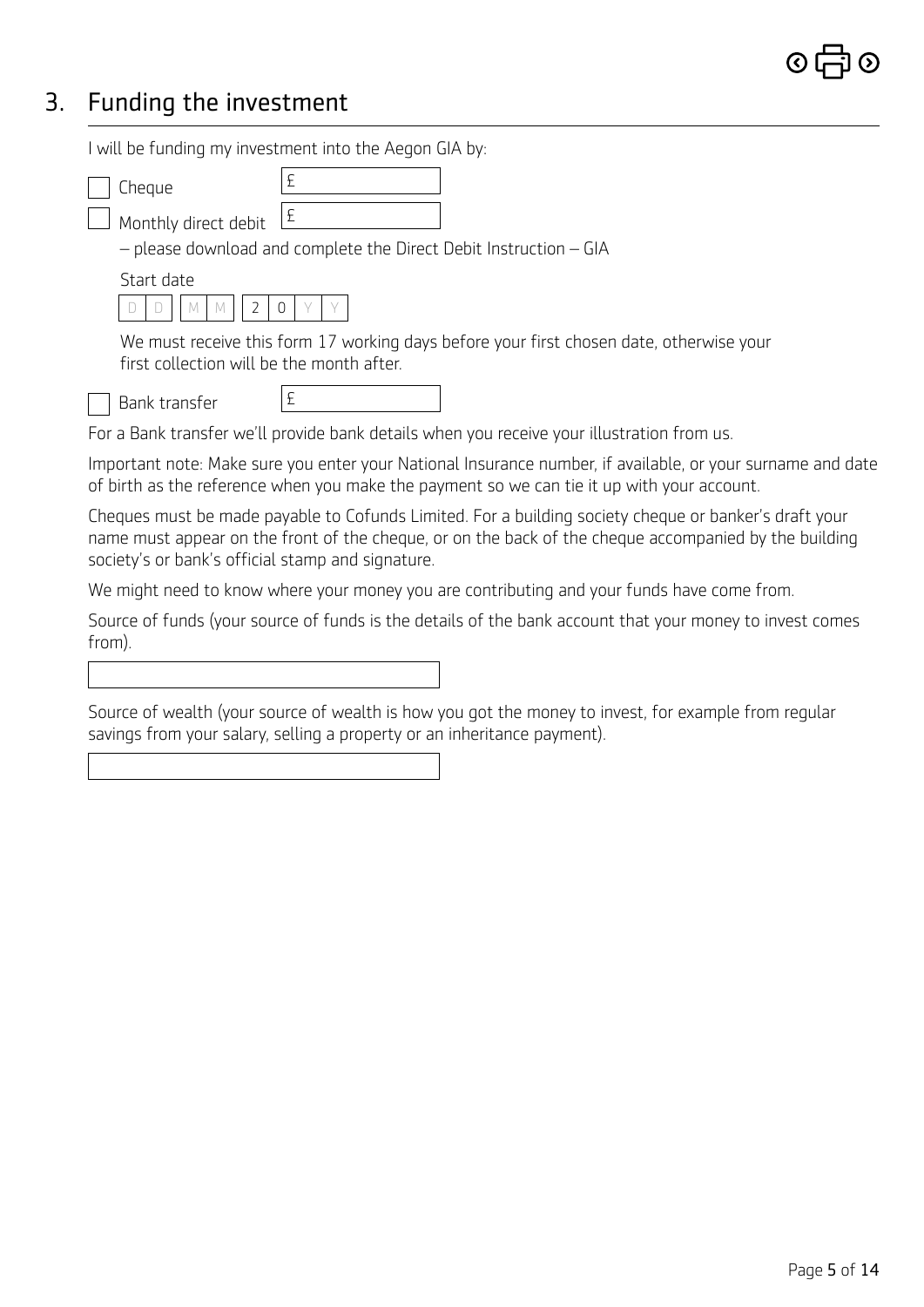## 4. Investment details

In this section, you need to tell us how you'd like to invest your money into your Aegon GIA. Your adviser should complete section 4.3 if you're investing in a model portfolio.

The investment choices you make can be applied to all future investment choices in this product.

 $\Box$  Use the investment choices below as my new default investment selection. If you select different investments for your regular and single contributions/transfer payments you can't select the default investment strategy and rebalancing options.

### 4.1 Single payment

Please complete this section if you're making a single payment.

 The funds should match the illustration you received from us, if they don't, we won't be able to process your request. If you want to invest in different funds, please contact us for a new illustration.

| Full investment manager name, fund investment and share class | SEDOL code<br>(this is<br>shown in<br>your KIIDs) | % to be<br>invested |
|---------------------------------------------------------------|---------------------------------------------------|---------------------|
|                                                               |                                                   | $\frac{0}{0}$       |
|                                                               |                                                   | $\frac{0}{0}$       |
|                                                               |                                                   | $\frac{0}{0}$       |
|                                                               |                                                   | $\frac{0}{0}$       |
|                                                               |                                                   | $\frac{0}{0}$       |
|                                                               |                                                   | $\frac{0}{0}$       |
|                                                               |                                                   | $\frac{0}{0}$       |
|                                                               |                                                   | $\frac{0}{0}$       |
|                                                               |                                                   | $\frac{0}{0}$       |
|                                                               |                                                   | $\frac{0}{0}$       |
| Aegon GIA cash facility                                       | n/a                                               | $\frac{0}{0}$       |
| Total amount                                                  | n/a                                               | 100%                |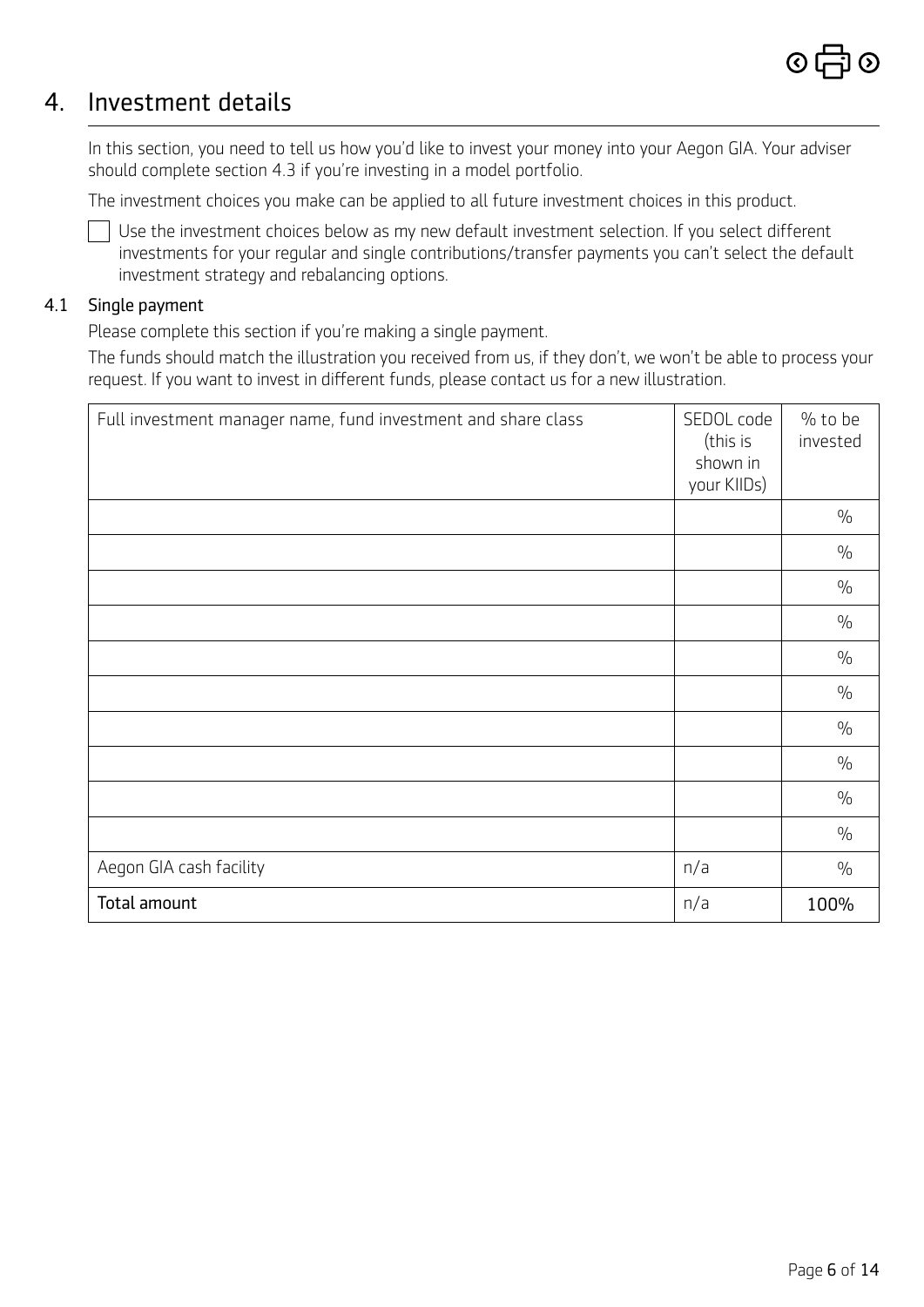## 4. Investment details – continued

### 4.2 Regular payments

Please complete this section if you're making regular payments.

Use the same investment selection as detailed in the single payment section.

Use the investments listed below.

The funds should match the illustration you received from us, if they don't, we won't be able to process your request. If you want to invest in different investments, please contact us for a new illustration.

| Full investment manager name, fund name and share class | SEDOL code<br>(this is<br>shown in<br>your KIIDs) | % to be<br>invested |
|---------------------------------------------------------|---------------------------------------------------|---------------------|
|                                                         |                                                   | $\frac{0}{0}$       |
|                                                         |                                                   | $\frac{0}{0}$       |
|                                                         |                                                   | $\frac{0}{0}$       |
|                                                         |                                                   | $\frac{0}{0}$       |
|                                                         |                                                   | $\frac{0}{0}$       |
|                                                         |                                                   | $\frac{0}{0}$       |
|                                                         |                                                   | $\frac{0}{0}$       |
|                                                         |                                                   | $\frac{0}{0}$       |
|                                                         |                                                   | $\frac{0}{0}$       |
|                                                         |                                                   | $\frac{0}{0}$       |
| Aegon GIA cash facility                                 | n/a                                               | $\frac{0}{0}$       |
| Total amount                                            | n/a                                               | 100%                |

 $\Box$  If you need to add additional investments, please provide the information on a separate sheet of paper in the format above, sign and date it and attach it to this form.

### 4.3 Model portfolio (for adviser use only)

If you're setting up a new Aegon GIA product:

Name of existing model portfolio

### 4.4 Auto-rebalancing

Set up rebalancing on my investments.

| M.<br>۰. |
|----------|
|----------|

Yes

Please confirm the frequency of rebalancing:

|  | Quarterly |
|--|-----------|
|--|-----------|

| ari v |  |
|-------|--|
|-------|--|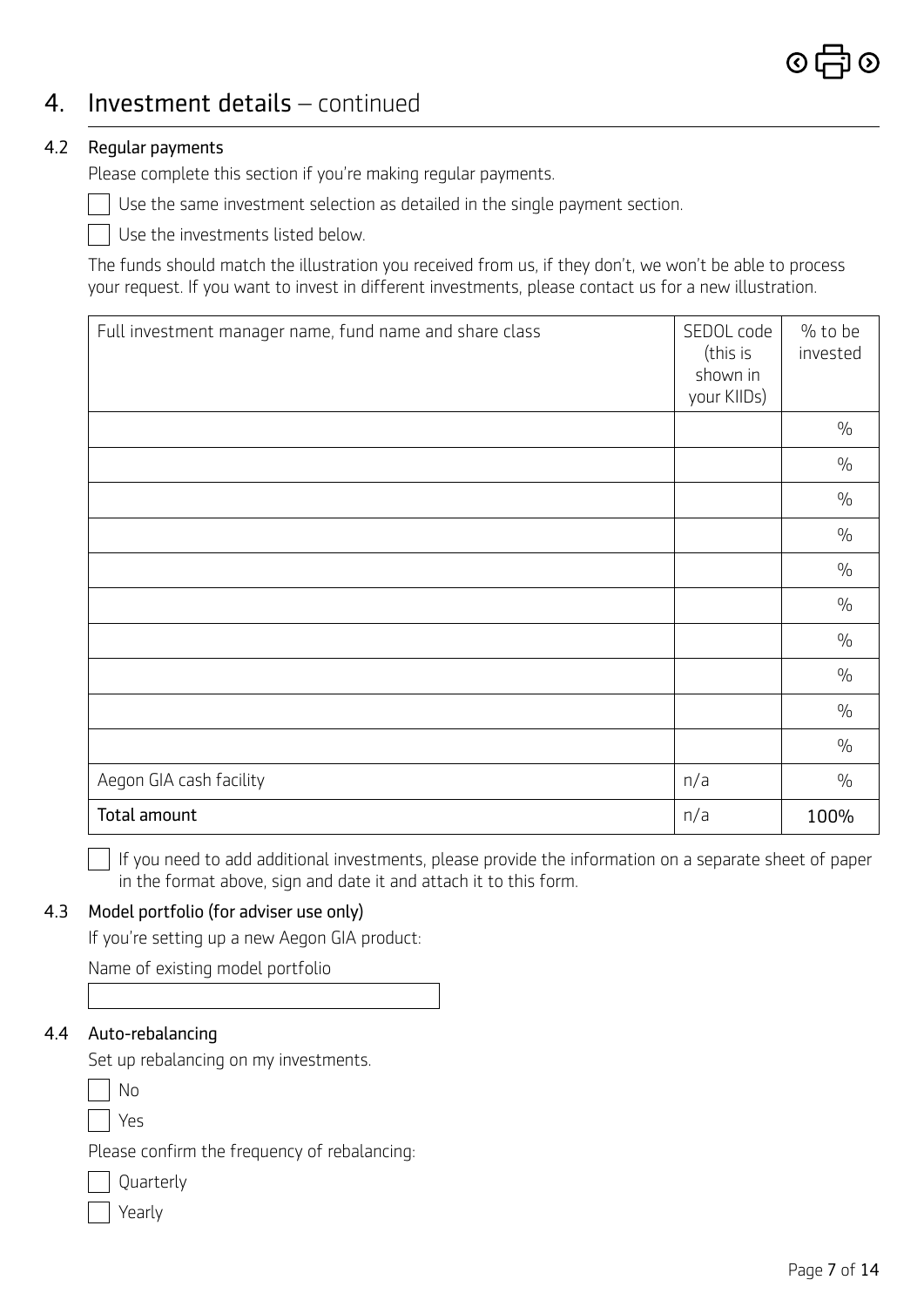## 5. Investment income options

If you have income generating investments, this section lets you choose how any income distributions paid from those investments should be dealt with when we receive them from the investment provider. We'll apply your selection to all income generating investments you hold within the Aegon GIA.

Please tick one of the following options:

Reinvest in fund (default) – reinvest any income received back into the same fund.

Leave in cash – pay any income into the GIA cash facility.

 Consolidated natural income – pay any income received to your nominated bank account as a monthly payment, but only if income is received from investments. (Complete section 7 to nominate a bank account)

## 6. Regular withdrawals

This section lets you take a regular withdrawal from your GIA. If you are making a regular payment into your GIA, then regular withdrawal is not an option.

 If you have chosen consolidated natural income in section 5 then you can't choose to have regular withdrawals as well.

### Regular withdrawal amount

| . .<br>۰<br>-<br>. . |
|----------------------|
|                      |

Do you want your regular withdrawal to increase each year?



Yes - by the Retail prices Index

Yes - by a fixed amount of 1% - 5%



or

Percentage of product value

 $\frac{0}{0}$ 

Percentages are calculated as a monetary amount based on the product value when the withdrawal is processed.

For example, if you select to receive withdrawals of 10% on a monthly basis, we'll calculate 10% of your product value each month and then divide this by twelve. This means that your monthly withdrawal amounts will vary.

## Withdrawal frequency



### Payment day



Your withdrawal will be paid out of your product on the day selected and will take approximately three additional business days to clear into your chosen account.

Yearly

## Start date

Please choose the month in which you want to make your first withdrawal.



If we receive this form within ten working days of the requested start date, we'll start withdrawals from the following month.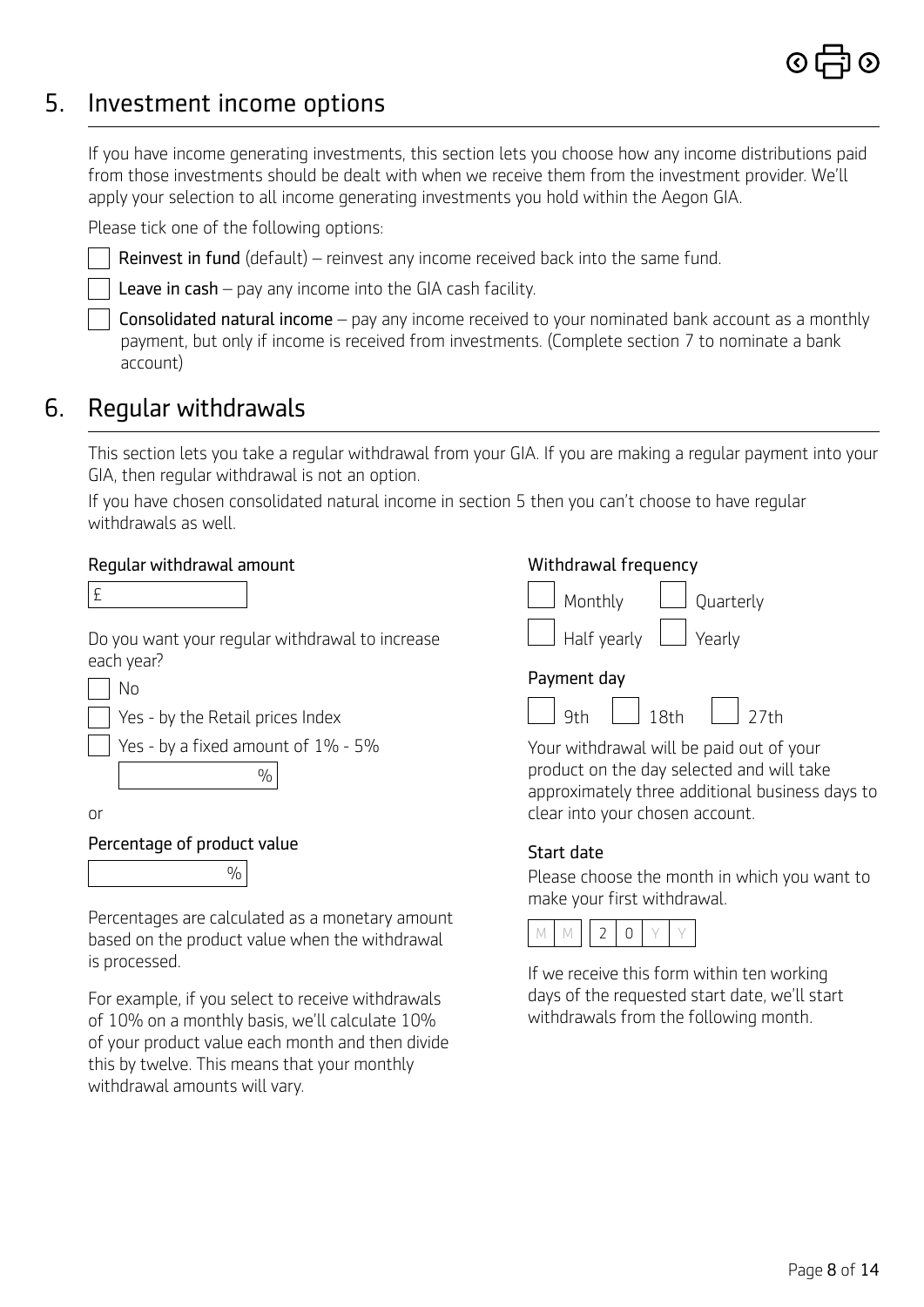## 7. Bank details for payments out of investments

Please provide details of the bank/building society account your consolidated natural income, or regular withdrawals are to be paid to. Payments can only be made to a personal account in your name.

 If this is the first payment to your nominated bank account, you may need to give us a certified copy of your bank statement and driving licence (as proof of signature). We'll contact you if we need this.

Rather than send us an original document, send us a certified copy, please see the 'Who can certify a document and how do they do it?' FAQ on our website for how to do this.

| Name of bank/building society        |
|--------------------------------------|
|                                      |
| Branch sort code                     |
| Bank/building society account number |

Building society roll number (if applicable)

Payments to building society accounts may take up to 10 days longer than payments to bank accounts.

## 8. Adviser details (for adviser use only)

## 8.1 Adviser name

|  |  |  | Please detail any adviser or service charges below. |  |
|--|--|--|-----------------------------------------------------|--|
|  |  |  |                                                     |  |
|  |  |  |                                                     |  |

## 8.2 Initial adviser charge

This instruction must be completed if you want to take an initial adviser charge.

If any charge chosen in this section is to be subject to Value Added Tax (VAT), we'll add VAT to the selected 'Amount', or where 'Percentage' is selected, we'll calculate the charge amount and then add the VAT to it, this applies to section 8.2.1 and 8.3.

## 8.2.1 Initial adviser charge on the single payment

Enter the amount or percentage to be deducted. Tick one option only.

| Amount $\mathsf{E}$     |                                    |  |
|-------------------------|------------------------------------|--|
|                         | Percentage of the lump sum payment |  |
|                         |                                    |  |
| Is this subject to VAT? |                                    |  |
|                         |                                    |  |

VAT will be added to the amount entered or added after the amount has been calculated.

Account name

Firm name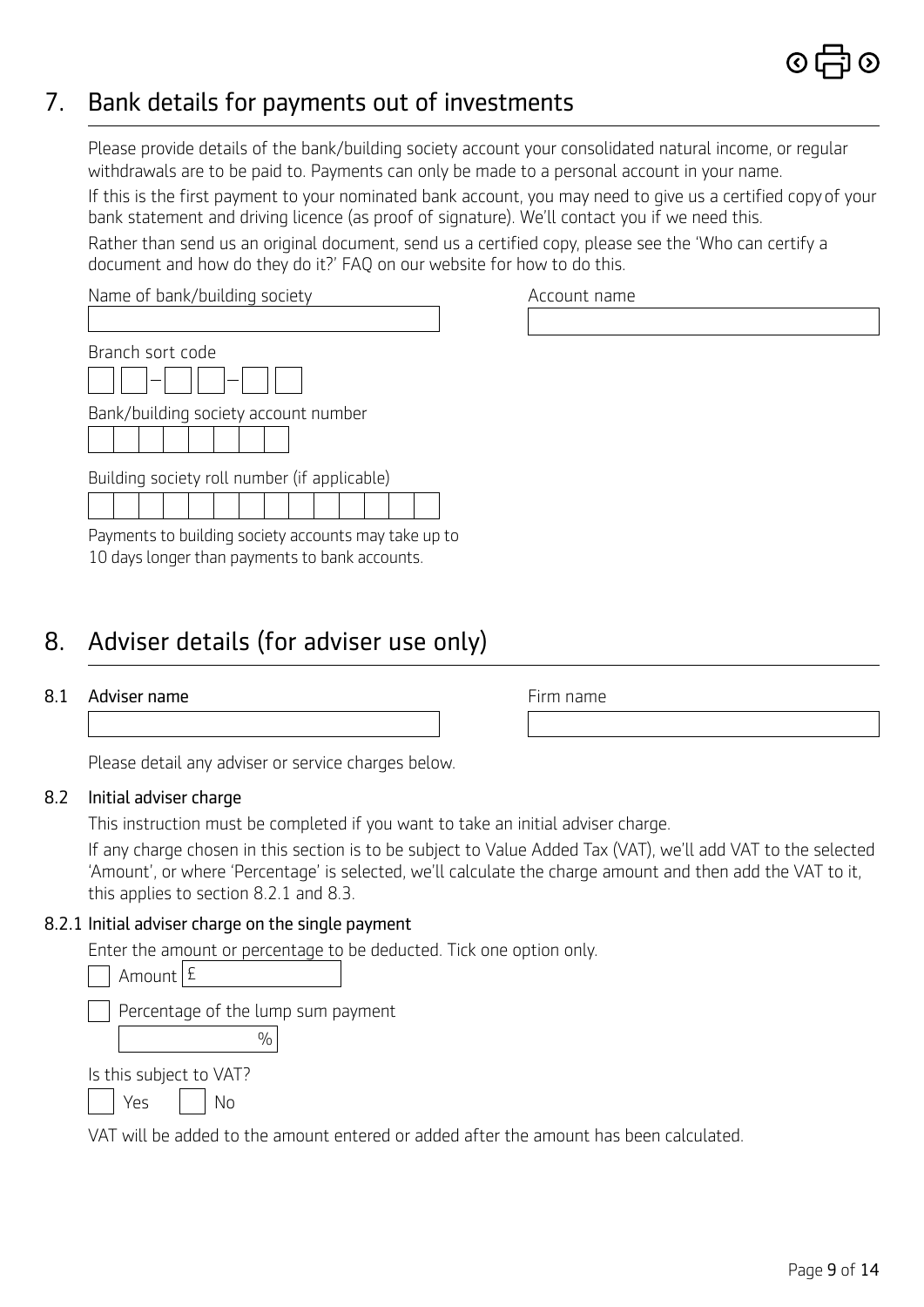## 8. Adviser details (for adviser use only) – continued

| 8.3 | Ongoing adviser charge<br>Use this section to set up a monthly ongoing adviser charge.                                    |
|-----|---------------------------------------------------------------------------------------------------------------------------|
|     | Is the charge to be linked to a charge model?  <br>Yes<br>No                                                              |
|     | If yes - Model name                                                                                                       |
|     |                                                                                                                           |
|     | If no – ongoing adviser charge $\vert$ £<br>% p.a.<br>p.a.<br>0r                                                          |
|     | Is VAT to be added to the above?<br>Yes<br><b>No</b>                                                                      |
| 8.4 | Service charge<br>This section lets you agree and set up a monthly service charge model to your client's Aegon GIA to pay |

you a service charge.

| Service charge model name |  |
|---------------------------|--|
|                           |  |

## 9. Confirmation of Verification of Identity (for adviser use only)

I confirm that:

- 9.1 The information in section 1 was obtained by me in relation to the customer.
- 9.2 The evidence I have obtained to verify the identity of the customer: (tick only one)

| $\Box$ meets the standard evidence set out |
|--------------------------------------------|
| within the quidance for the UK Financial   |
| Sector issued by Joint Money Laundering    |
| Steering Group (JMLSG); or                 |

exceeds the standard evidence - where the client is a Politically Exposed Person.

(Written details of the further verification evidence taken are attached to this confirmation).

| Name                            |  |
|---------------------------------|--|
|                                 |  |
| Position                        |  |
|                                 |  |
| Date                            |  |
| $2^{\circ}$<br>M<br>M<br>0<br>n |  |
| Signature (type name here)      |  |
|                                 |  |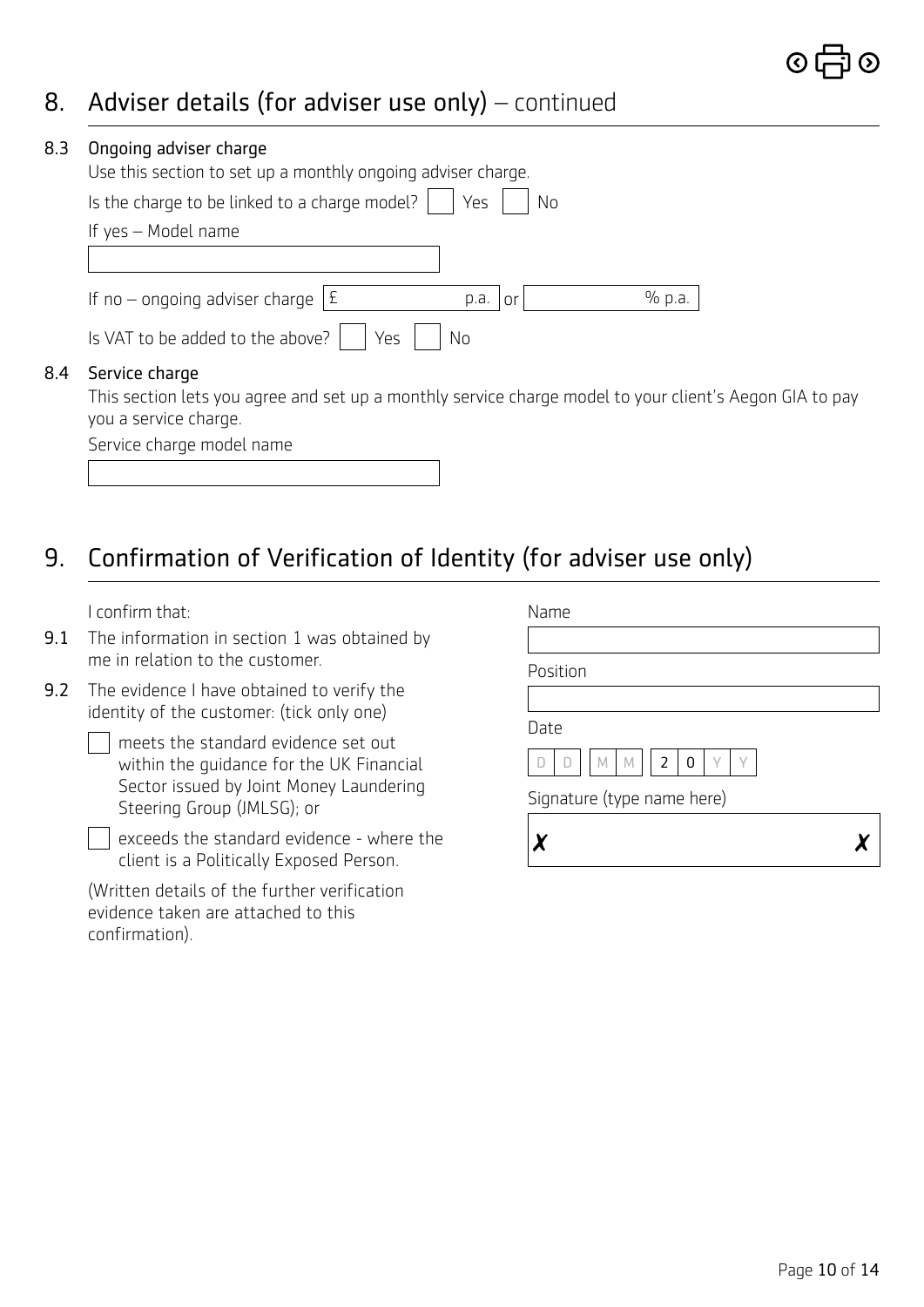## 10. How we treat personal information

Here at Aegon, we're committed to protecting and respecting your privacy. We collect your personal information so that we can verify your identity, set up your plan and provide ongoing administration. We need this information to carry out our obligations and to provide you with the products and services under the terms of your contract with us. Without it, we wouldn't be able to provide you with a plan.

As part of our administration process, we work with carefully selected service providers (in other words suppliers) that carry out certain functions on our behalf. We only share the appropriate level of personal information necessary to enable our suppliers to carry out their services and they need to keep the information safe and protected at all times. Our suppliers must only act on our instructions and can't use your personal information for their own purposes.

The personal information we collect may be transferred to, and stored at a destination outside the European Economic Area (EEA). This could be to other companies within the Aegon Group or to our service providers. Where any such processing takes place, appropriate controls are in place to make sure your information is protected.

We may disclose your information to licensed credit reference and/or fraud prevention agencies to help make financial or insurance proposals and claims decisions (this will be during the application or enrolment process and on an ongoing basis), for you and anyone you're linked with financially or other members of your household. Our enquiries or searches may be recorded.

You can find more information on how we use and share your personal information, including how long we keep it and details of your rights at [customerdashboard.aegon.co.uk/site-info/](https://customerdashboard.aegon.co.uk/site-info/privacy-and-cookie-policy/) [privacy-and-cookie-policy/](https://customerdashboard.aegon.co.uk/site-info/privacy-and-cookie-policy/) or by contacting us to request a copy.

We'd like to keep you up-to-date with information about our news, products and services. If you'd like to hear more from us, please tick the relevant box below.

|            | Primary<br>holder | Second<br>account account account account<br>holder | Third<br>holder | Fourth<br>holder |
|------------|-------------------|-----------------------------------------------------|-----------------|------------------|
| Mail       |                   |                                                     |                 |                  |
| Phone      |                   |                                                     |                 |                  |
| <b>SMS</b> |                   |                                                     |                 |                  |
| Email      |                   |                                                     |                 |                  |

By ticking the box(es), you're consenting to receiving marketing messages in this way from us. You can change your mind and unsubscribe at any time simply by contacting us. For more information on how to do this go to [customerdashboard.aegon.co.uk/site-info/](https://customerdashboard.aegon.co.uk/site-info/privacy-and-cookie-policy/) [privacy-and-cookie-policy/](https://customerdashboard.aegon.co.uk/site-info/privacy-and-cookie-policy/)

We won't pass your information to other companies outside of the Aegon Group for marketing purposes.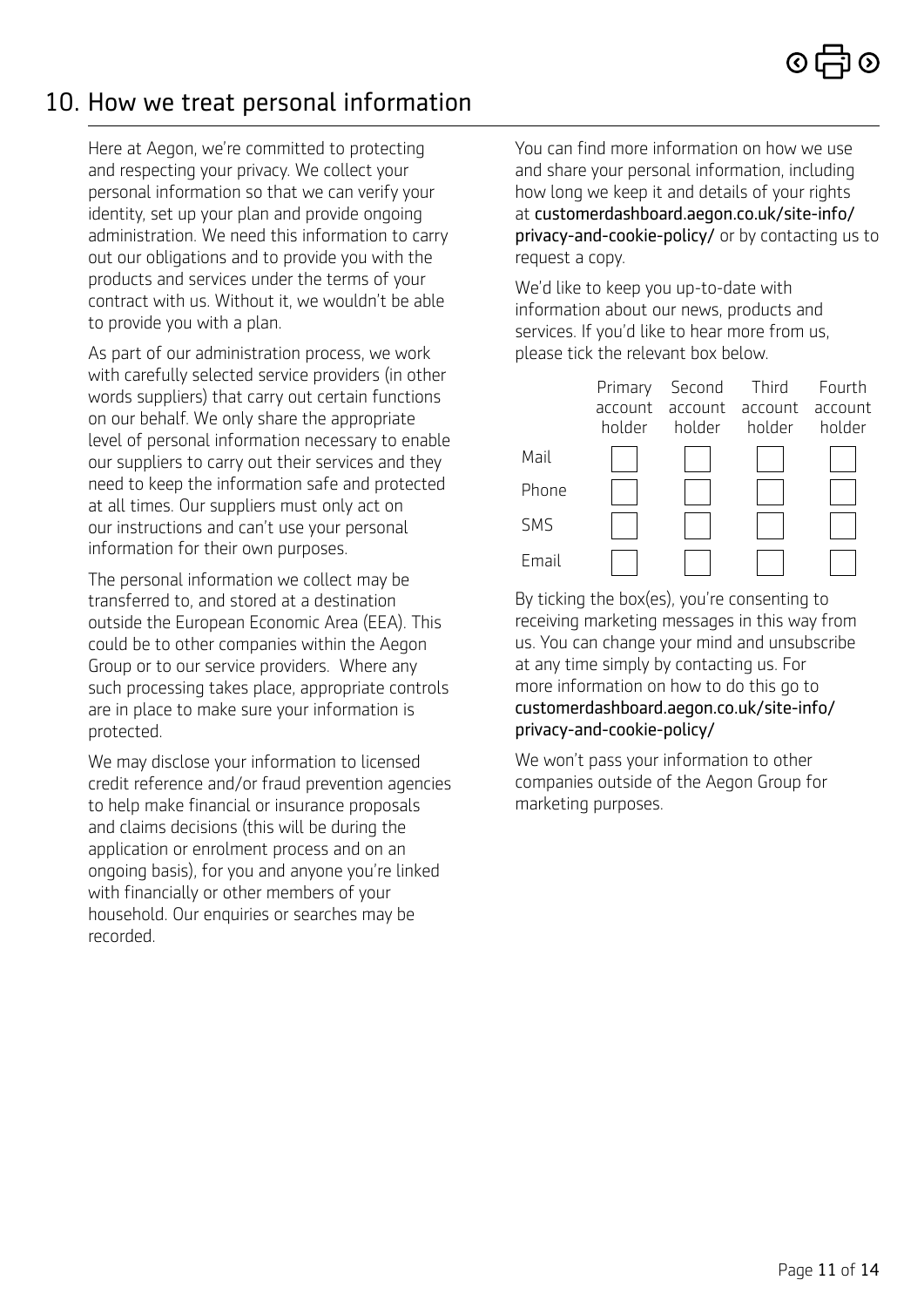## 11. Customer declaration

### In this declaration:

 'I', 'you', 'your' or 'my' refers to you, the applicant named in section 1, and

'Aegon', 'we' or 'our' refers to Cofunds Limited.

## General declaration

- 11.1 Aegon relies on the information contained in the following documents as they form the basis of the contract being applied for:
	- the application;
	- •these declarations and any other declarations made when applying for the Aegon General Investment Account (GIA);
	- •the first contract note, and
	- •the Aegon Platform terms and conditions.

I confirm that I have had the opportunity to read these documents carefully (other than the first contract note which will be given to me in accordance with the Aegon Platform terms & conditions), along with the key features document, my personal illustration, key investor information documents and the declarations in this application, before completing this application process.

- 11.2 I confirm that I have had the opportunity to read our Order execution policy and I agree to its terms.
- 11.3 I confirm that I am habitually resident in the United Kingdom.
- 11.4 I accept that Aegon has not and will not assess my suitability for the Aegon GIA or any investment decisions I make. This means I will not benefit from the protection of the Financial Conduct Authority's rules on assessing suitability in relation to Aegon.

### I declare that:

- 11.5 I apply for the Aegon GIA and services outlined in the application and agree to be bound by the Aegon Platform terms and conditions.
- 11.6 I am over 18 years of age.
- 11.7 The information supplied in this application, and any supplementary forms related to it, including transactional data, is correct and complete to the best of my knowledge and belief, I am aware that it is a serious offence to knowingly provide false or misleading information on the application.
- 11.8 And confirm that, if I have not received face to face advice from an appointed adviser in connection with this application, I have received and had the opportunity to read the key features document, illustration, key investor information document(s) and terms and conditions that are relevant to this application.
- 11.9 Where regulations allow, I nominate my appointed adviser to receive correspondence in relation to my investments. This instruction will remain in force unless my appointed adviser has informed Aegon that they wish for this correspondence to be sent directly to me, or I no longer have an appointed adviser to whom Aegon can send these.
- 11.10 Any payment into the Aegon GIA, including contributions and transfers, will be placed in the cash facility. Thereafter, investments will be purchased in accordance with the investment instructions given by me or their appointed adviser.
- 11.11 Where I am applying for an Aegon GIA through self-certification, I will provide details of all countries in which I am resident for tax purposes. If I do not provide these details, I will be reportable to HM Revenue & Customs (HMRC) as undocumented.
- 11.12 Where required to under UK law, Aegon can share information about me and my Aegon GIA to HMRC, who will then share this information with tax authorities in the relevant countries and territories.
- 11.13 Where I have requested Aegon to pay regular withdrawals from my Aegon GIA, if the sum total of the amount in the product's cash facility and the amount realised by this instruction does not meet the amount of the regular withdrawal request, I am aware that Aegon will sell the largest value investment to cover any shortfall.

## I authorise Aegon to:

- 11.14 Hold my cash, subscriptions, investments, interest, dividends and any other rights or proceeds in respect of those investments and any other cash.
- 11.15 Arrange any transfer of an existing GIA held with a different provider to my Aegon GIA, as and when I request that Aegon do so.
- 11.16 Obtain details from my existing GIA provider(s) and authorise the giving of any such details to Aegon.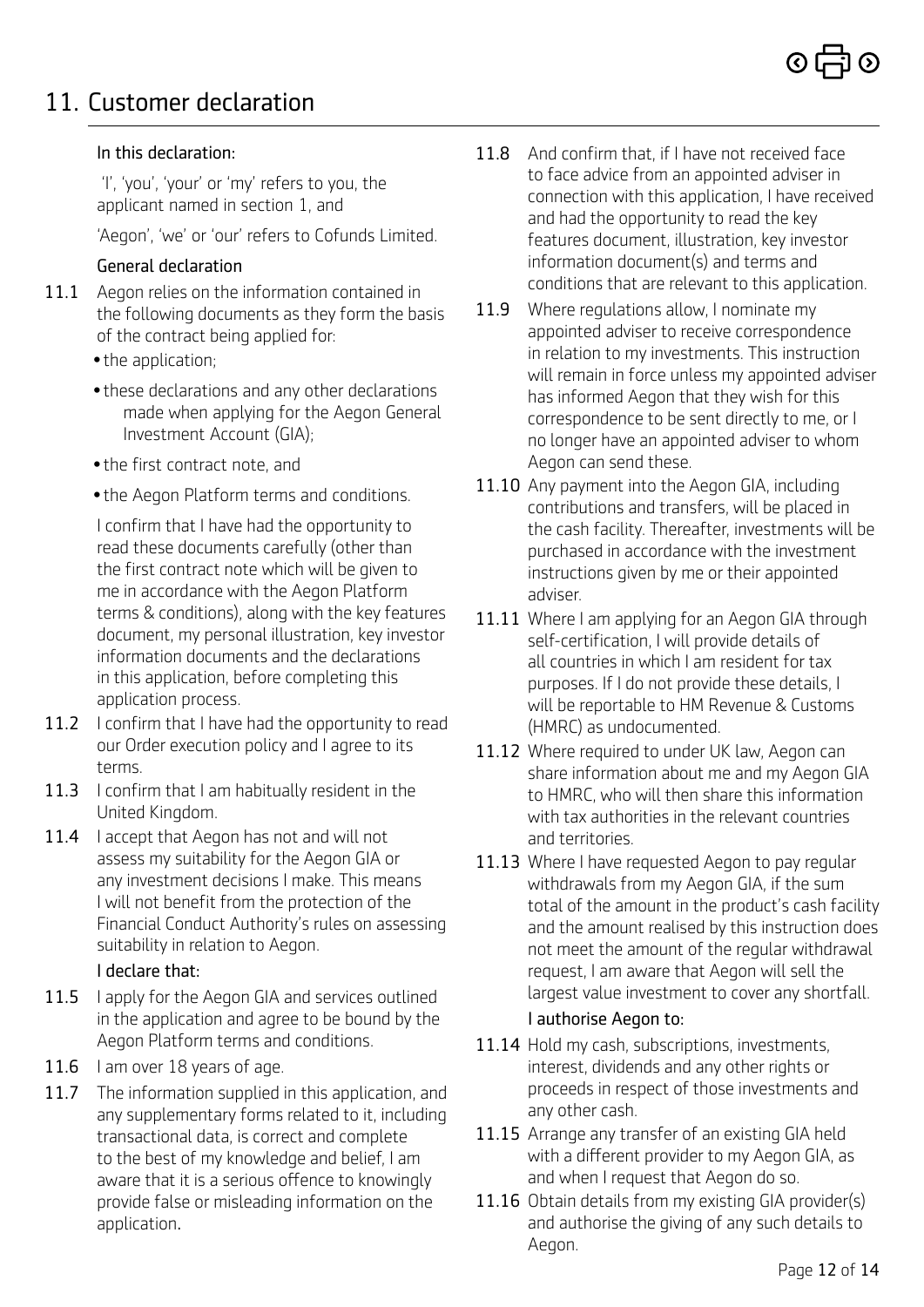## 11. Customer declaration – continued

- 11.17 Accept investment and disinvestment instructions from my appointed adviser and to accept instructions from my appointed adviser with regard to all aspects of the running of the Aegon GIA.
- 11.18 Make any payments specified by me (including any adviser or service charge set out in section 8) to my appointed adviser on my behalf from my Aegon GIA. I agree that these payments reflect the terms of the agreement I have entered into with my appointed adviser. The contract note will confirm the actual amount of the payment that is deducted and paid to my appointed adviser. If I disagree with the payment then I must advise my appointed adviser of this.

| ш        |  |  | - 2 | $\Box$ |  |
|----------|--|--|-----|--------|--|
| Capacity |  |  |     |        |  |

Print name

Primary account holder signature (type name here)



 $\boldsymbol{x}$   $\boldsymbol{x}$ 

11.19 You should sign and date this form by typing your full name in the signature box below and typing the date in the date box or by using any other electronic signature method we have agreed, in writing with your adviser, to accept. Your typed name or agreed electronic signature method in the signature box will be your signature. When you sign the form, by typing your name in this box or using the agreed electronic signature method, you are making the declarations and confirming that you wish to proceed with the instructions in this form.

| Date                                                |
|-----------------------------------------------------|
| M<br>2<br>0<br>М                                    |
| Capacity                                            |
|                                                     |
| Print name                                          |
|                                                     |
| Third account holder signature (type name<br>here)  |
| X                                                   |
| Date                                                |
| 0<br>2                                              |
| Capacity                                            |
|                                                     |
| Print name                                          |
|                                                     |
| Fourth account holder signature (type name<br>here) |
|                                                     |